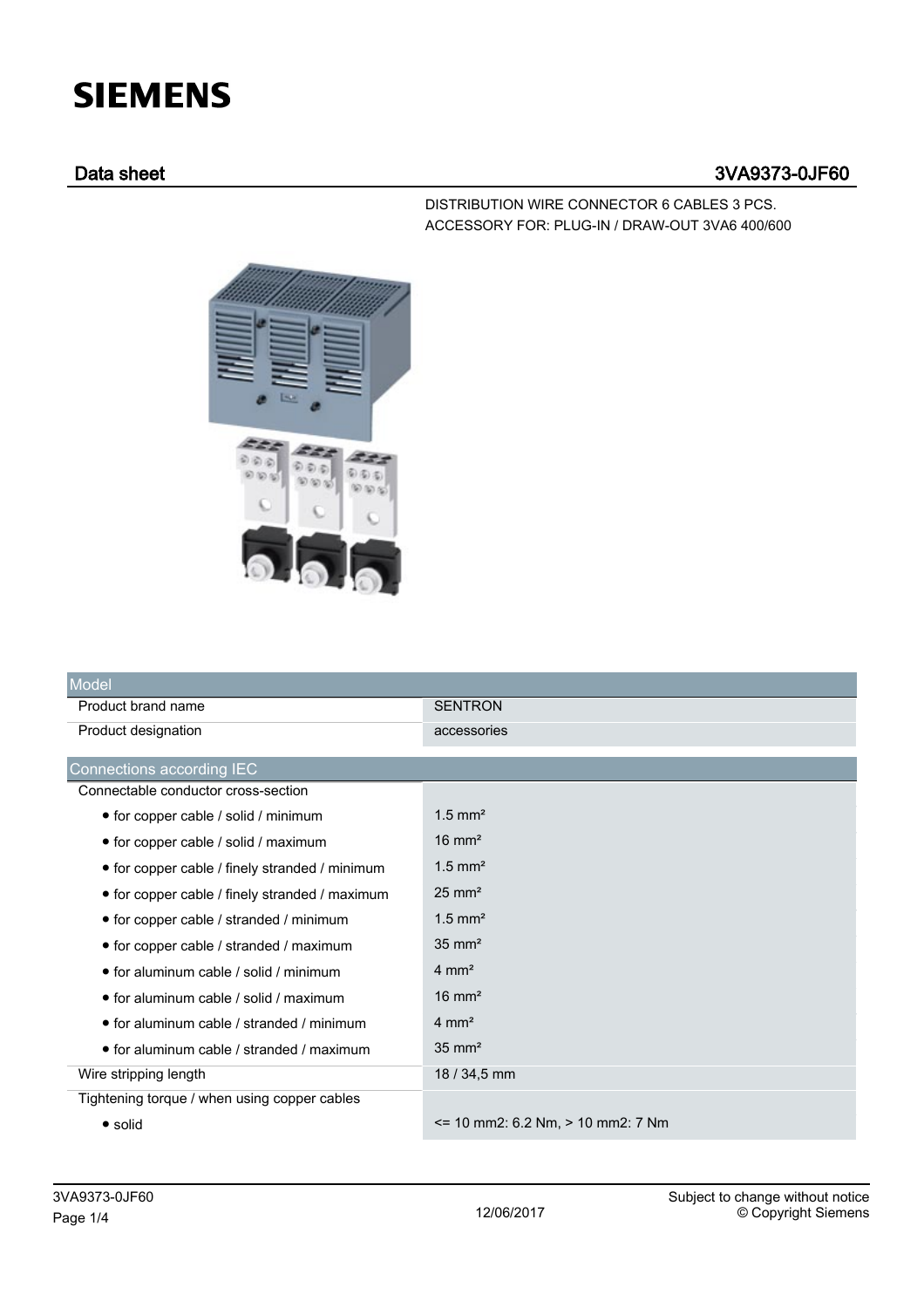| $\bullet$ stranded                             | $\le$ 10 mm2: 6.2 Nm, $>$ 10 mm2: 7 Nm   |
|------------------------------------------------|------------------------------------------|
|                                                |                                          |
| • finely stranded                              | $\le$ 10 mm2: 6.2 Nm, $>$ 10 mm2: 7 Nm   |
| Connetctions according UL                      |                                          |
| Wire stripping length                          | $0.7 / 1.4$ in                           |
| Connectable conductor cross-section            |                                          |
| • for copper cable / solid / minimum           | <b>14 AWG</b>                            |
| • for copper cable / solid / maximum           | <b>10 AWG</b>                            |
| • for copper cable / stranded / minimum        | <b>14 AWG</b>                            |
| • for copper cable / stranded / maximum        | 2 AWG                                    |
| • for copper cable / finely stranded / minimum | <b>14 AWG</b>                            |
| • for copper cable / finely stranded / maximum | 2 AWG                                    |
| • for aluminum cable / solid / minimum         | <b>12 AWG</b>                            |
| • for aluminum cable / solid / maximum         | <b>10 AWG</b>                            |
| • for aluminum cable / stranded / minimum      | <b>12 AWG</b>                            |
| • for aluminum cable / stranded / maximum      | 2 AWG                                    |
| Tightening torque / when using copper cables   |                                          |
| • solid                                        | <= 8 AWG: 55 lb-in, > 8 AWG: 65 lb-in    |
| $\bullet$ stranded                             | $= 8$ AWG: 55 lb-in, $> 8$ AWG: 65 lb-in |
| • finely stranded                              | $= 8$ AWG: 55 lb-in, $> 8$ AWG: 65 lb-in |

#### **Certificates**

| <b>General Product Approval</b> | <b>EMC</b> | <b>Declaration of</b><br>Conformity | other                |
|---------------------------------|------------|-------------------------------------|----------------------|
| UL                              | <b>RCM</b> | EG-Konf.                            | <b>Miscellaneous</b> |

#### Further information

Information- and Downloadcenter (Catalogs, Brochures,…) <http://www.siemens.com/lowvoltage/catalogs>

#### Industry Mall (Online ordering system)

<https://mall.industry.siemens.com/mall/en/en/Catalog/product?mlfb=3VA9373-0JF60>

Service&Support (Manuals, Certificates, Characteristics, FAQs,...) <https://support.industry.siemens.com/cs/ww/en/ps/3VA9373-0JF60>

Image database (product images, 2D dimension drawings, 3D models, device circuit diagrams, ...) [http://www.automation.siemens.com/bilddb/cax\\_en.aspx?mlfb=3VA9373-0JF60](http://www.automation.siemens.com/bilddb/cax_en.aspx?mlfb=3VA9373-0JF60)

### CAx-Online-Generator

<http://www.siemens.com/cax>

#### Tender specifications

<http://www.siemens.com/specifications>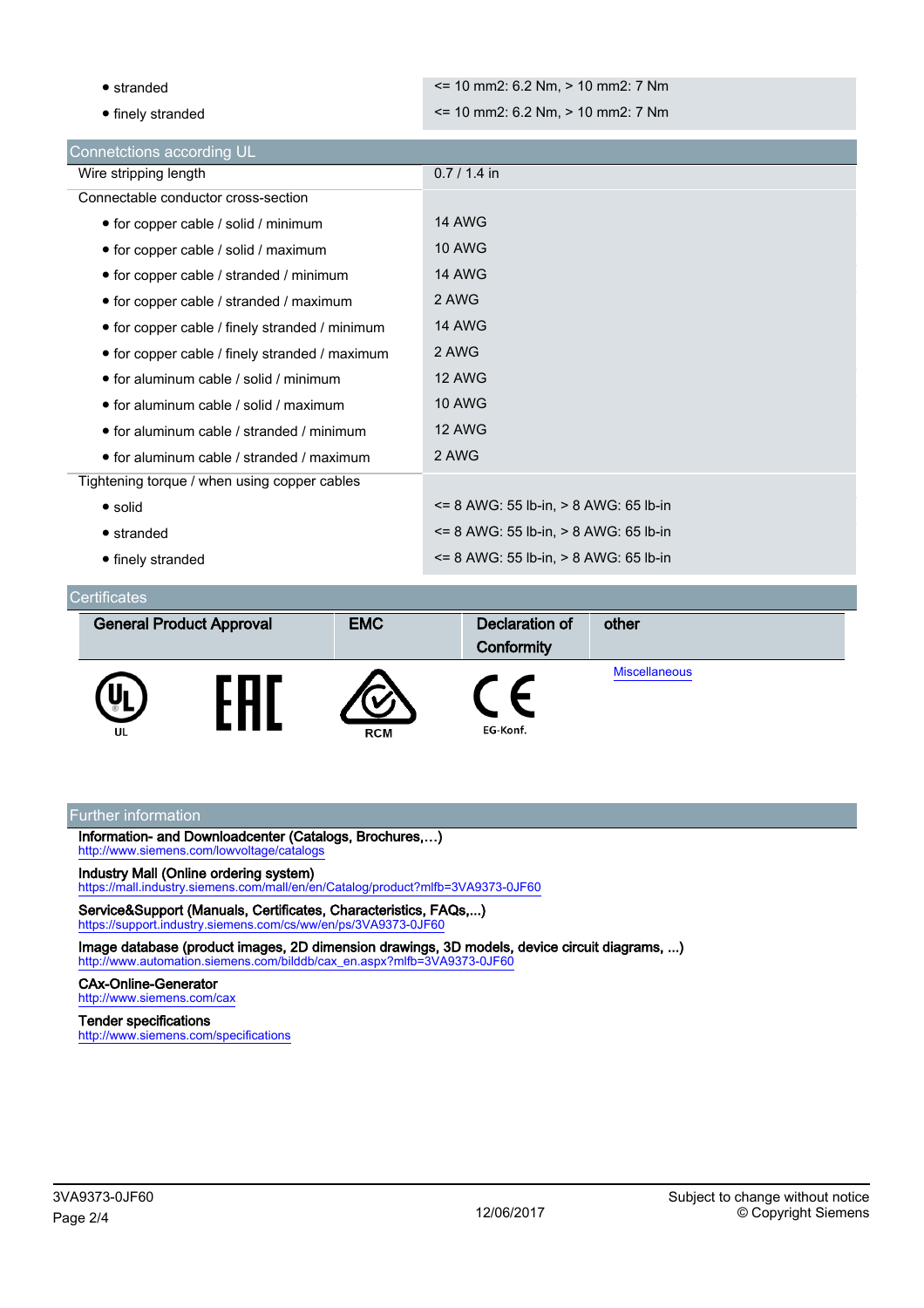